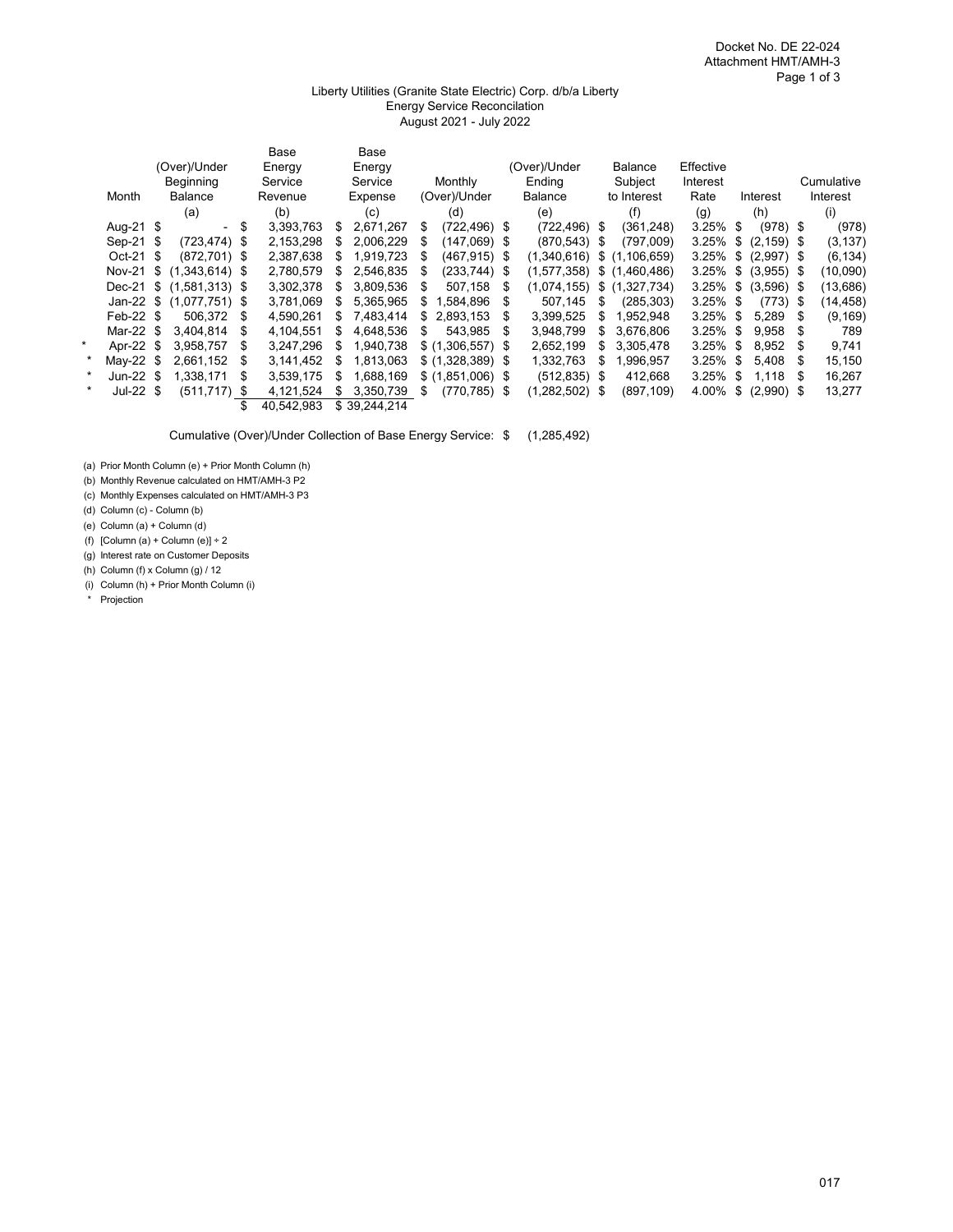# August 2021 - July 2022 Liberty Utilities (Granite State Electric) Corp. d/b/a Liberty Energy Service Revenue

|                | Month         |            | Energy<br>Service<br>Revenue<br>(a) | Renewable<br>Portfolio<br>Standard<br>Revenue<br>(b) | Energy<br>Service<br>Adjustment<br>Revenue<br>(c) | <b>Energy Service</b><br>Cost Reclass.<br>Adjustment<br>Factor<br>(d) | Base<br>Energy<br>Service<br>Revenue<br>(e) |
|----------------|---------------|------------|-------------------------------------|------------------------------------------------------|---------------------------------------------------|-----------------------------------------------------------------------|---------------------------------------------|
| 1              | Aug-21        | \$         | 3,710,727                           | \$<br>282,395                                        | \$<br>60,277                                      | \$<br>(25, 708)                                                       | \$<br>3,393,763                             |
| 2              | Sep-21        | \$         | 2,471,184                           | \$<br>283,427                                        | \$<br>60,498                                      | \$<br>(26, 039)                                                       | \$<br>2,153,298                             |
| 3              | $Oct-21$      | \$         | 2,624,778                           | \$<br>211,652                                        | \$<br>45,177                                      | \$<br>(19, 689)                                                       | \$<br>2,387,638                             |
| 4              | <b>Nov-21</b> | \$         | 3,024,246                           | \$<br>217,328                                        | \$<br>46,389                                      | \$<br>(20, 050)                                                       | \$<br>2,780,579                             |
| 5              | Dec-21        | \$         | 3,599,509                           | \$<br>264,686                                        | \$<br>56,497                                      | \$<br>(24, 052)                                                       | \$<br>3,302,378                             |
| 6              | Jan-22        | \$         | 4,115,698                           | \$<br>297,817                                        | \$<br>63,569                                      | \$<br>(26, 757)                                                       | \$<br>3,781,069                             |
| $\overline{7}$ | Feb-22        | $\sqrt{2}$ | 4,929,707                           | \$<br>302,316                                        | \$<br>64,529                                      | \$<br>(27, 400)                                                       | \$<br>4,590,261                             |
| 8              | Mar-22        | \$         | 4,418,664                           | \$<br>279,869                                        | \$<br>59,738                                      | \$<br>(25, 495)                                                       | \$<br>4,104,551                             |
| $9 *$          | Apr-22        | \$         | 3,499,519                           | \$<br>224,919                                        | \$<br>48,009                                      | \$<br>(20, 704)                                                       | \$<br>3,247,296                             |
| $10 *$         | May-22        | S          | 3,397,468                           | \$<br>228,548                                        | \$<br>48,784                                      | \$<br>(21, 315)                                                       | \$<br>3,141,452                             |
| $11 *$         | Jun-22 \$     |            | 3,824,166                           | \$<br>254,183                                        | \$<br>54,256                                      | \$<br>(23, 448)                                                       | \$<br>3,539,175                             |
| $12 *$         | Jul-22        | -\$        | 4,446,123                           | \$<br>289,305                                        | \$<br>61,752                                      | \$<br>(26, 457)                                                       | \$<br>4,121,524                             |
| 13             | Total         |            | \$44,061,790                        | \$<br>3,136,445                                      | \$<br>669,475                                     | \$<br>(287, 113)                                                      | \$<br>40,542,983                            |

(a) Per general ledger

(b) Actual kWh sales multiplied by approved RPS Adder

(c) Actual kWh sales multiplied by approved Energy Service Adjustment Factor

(d) Actual kWh sales multiplied by the Energy Service Cost Reclassification Adjustment Factor approved

(e) Column (a) - Column (b) - Column (c) - Column (d)

\* Projection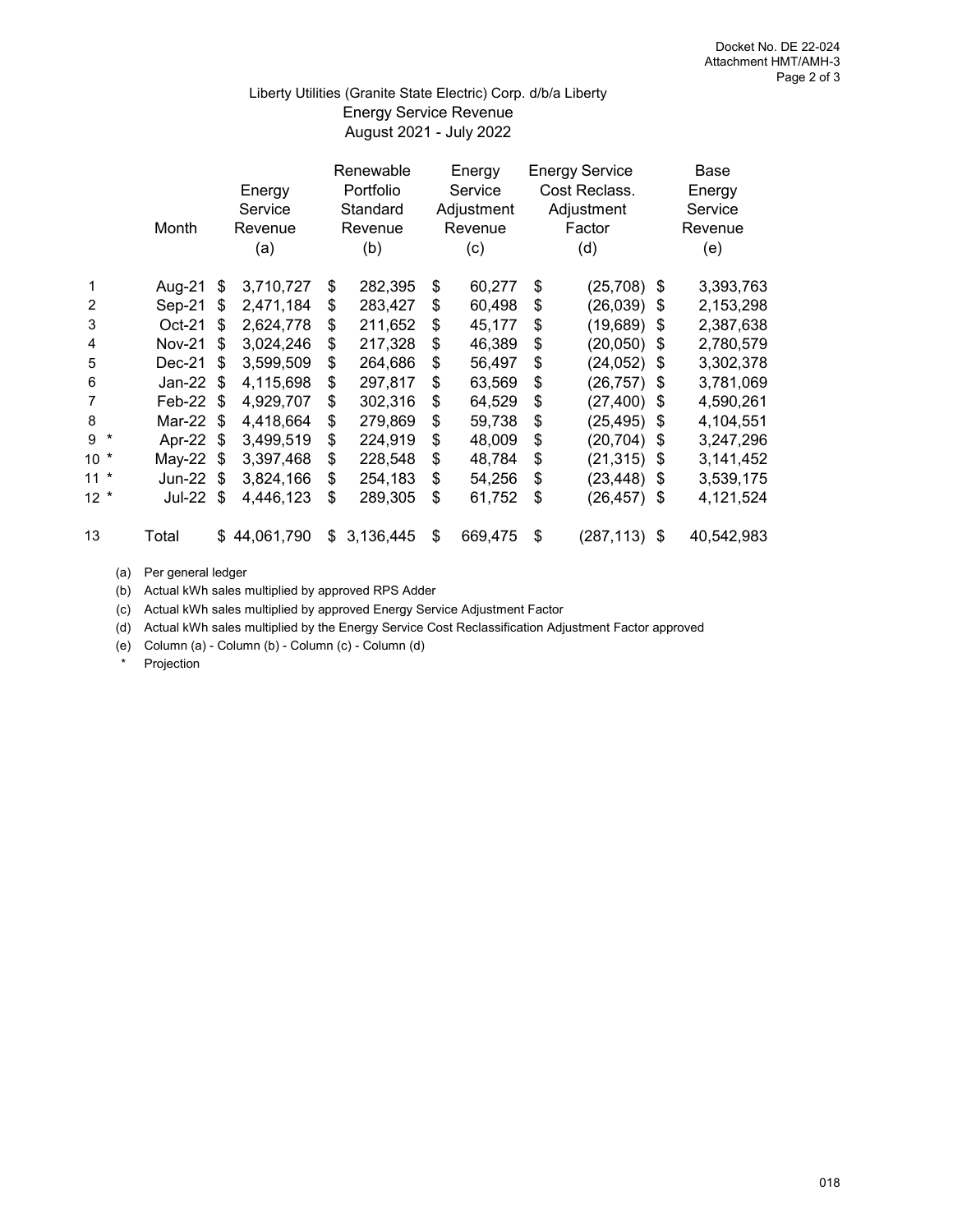# Liberty Utilities (Granite State Electric) Corp. d/b/a Liberty Energy Service Expense Calculation August 2021 - July 2022

|    |         |              |    | <b>Energy Service</b> | <b>RPS</b>      | <b>Base Energy</b> |
|----|---------|--------------|----|-----------------------|-----------------|--------------------|
|    |         |              |    | Expense               | Expense         | Service Expense    |
|    |         |              |    | <u>(a)</u>            | (b)             | <u>(c)</u>         |
|    |         | August-21    | S  | 2,671,267             | \$              | \$<br>2,671,267    |
| 2  |         | September-21 | \$ | 2,006,229             | \$              | \$<br>2,006,229    |
| 3  |         | October-21   | \$ | 1,919,723             | \$<br>26,193    | \$<br>1,893,531    |
| 4  |         | November-21  | \$ | 2,546,835             | \$              | \$<br>2,546,835    |
| 5  |         | December-21  | \$ | 3,809,536             | \$              | \$<br>3,809,536    |
| 6  |         | January-22   | S  | 5,365,965             | \$<br>71,245    | \$<br>5,294,720    |
| 7  |         | February-22  | S  | 7,483,414             | \$<br>84,600    | \$<br>7,398,814    |
| 8  |         | March-22     | \$ | 4,648,536             | \$              | \$<br>4,648,536    |
| 9  | $^\ast$ | April-22     | S  | 2,651,477             | \$<br>710,739   | \$<br>1,940,738    |
| 10 | *       | May-22       | \$ | 2,185,563             | \$<br>372,500   | \$<br>1,813,063    |
| 11 | *       | June-22      | \$ | 2,589,457             | \$<br>901,288   | \$<br>1,688,169    |
| 12 | *       | July-22      | S  | 3,350,739             | \$              | \$<br>3,350,739    |
| 13 |         | Total        | \$ | 41,228,741            | \$<br>2,166,565 | \$<br>39,062,177   |

(a) Per general ledger

(b) Schedule HMT/AMH-4, Page 1, Col. C

(c) Column (a) - Column (b)

\* Projection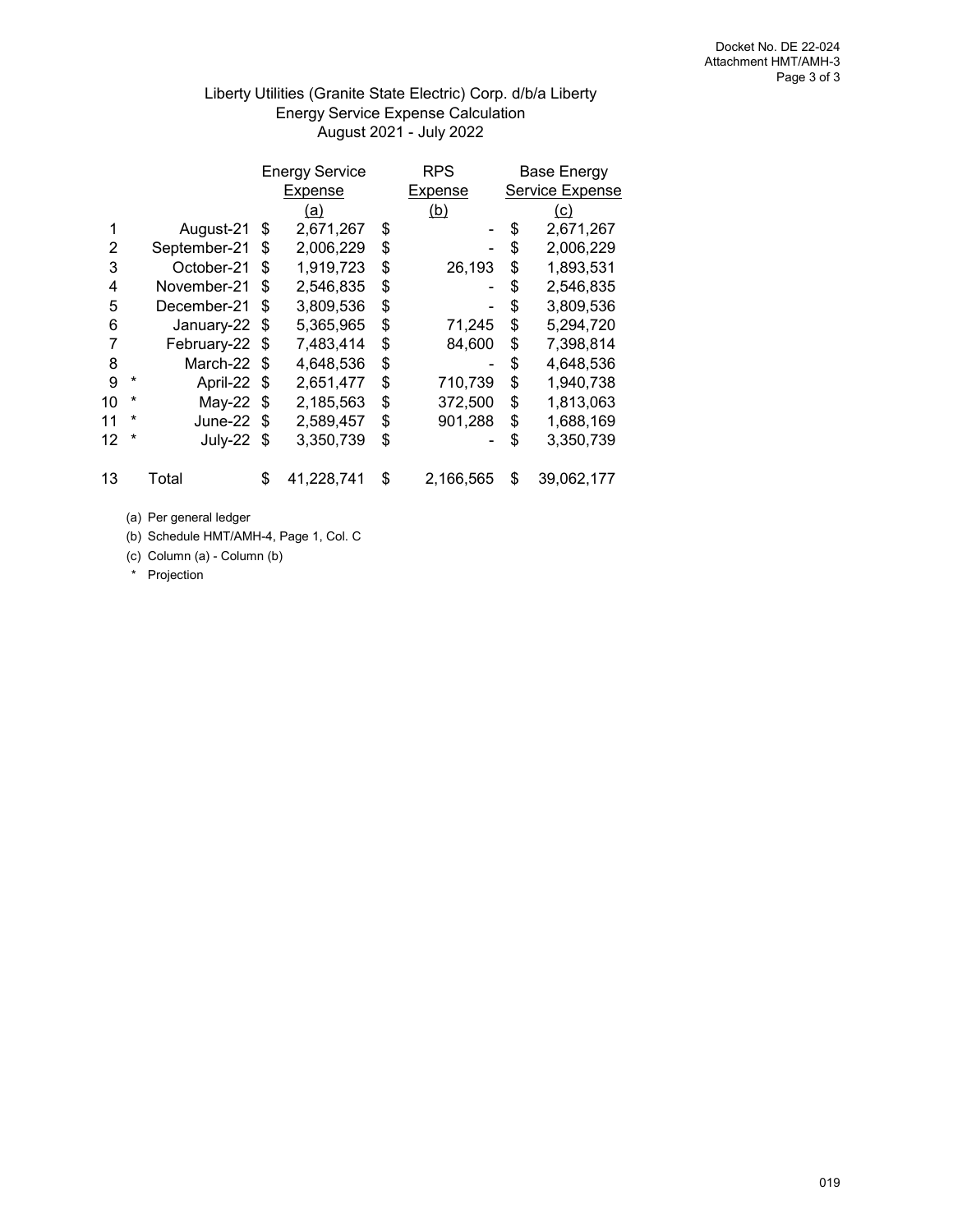#### Liberty Utilities (Granite State Electric) Corp. d/b/a Liberty Renewable Portfolio Standard Reconciliation 2021 Program Year

|        |             |                         |      |             |    |                          | <b>Balance</b> |                 |   |                                 |  |                                                    |             |    |               |  |            |
|--------|-------------|-------------------------|------|-------------|----|--------------------------|----------------|-----------------|---|---------------------------------|--|----------------------------------------------------|-------------|----|---------------|--|------------|
|        |             | Beginning               |      |             |    |                          |                | Monthly         |   | Endina                          |  | Subject                                            | Interest    |    |               |  | Cumulative |
|        | Month       | <b>Balance</b>          |      | Revenue     |    | Expense                  |                | (Over)/Under    |   | <b>Balance</b>                  |  | to Interest                                        | Rate        |    | Interest      |  | Interest   |
|        |             | (a)                     |      | (b)         |    | (c)                      |                | (d)             |   | (e)                             |  | (f)                                                | (g)         |    | (h)           |  | (i)        |
|        | $Jul-21$ \$ | - \$                    |      | 318,976     | S  | 173,593                  | S              | $(145, 383)$ \$ |   | $(145, 383)$ \$                 |  | (72, 692)                                          | $3.25\%$ \$ |    | $(197)$ \$    |  | (197)      |
|        | Aug-21      | (145, 580)<br>- \$      | - \$ | 282,395     | \$ |                          | \$             | (282,395) \$    |   | $(427, 975)$ \$                 |  | (286, 778)                                         | $3.25\%$ \$ |    | $(777)$ \$    |  | (974)      |
| 3      | Sep-21      | $(428.752)$ \$<br>- \$  |      | 283.427     | S  | $\blacksquare$           | \$             | $(283.427)$ \$  |   | $(712, 179)$ \$                 |  | (570, 466)                                         | 3.25%       | \$ | $(1,545)$ \$  |  | (2,519)    |
| 4      | $Oct-21$    | $(713, 724)$ \$<br>- \$ |      | 211,652     | S  | 26,193                   | S              | $(185, 460)$ \$ |   | $(899, 184)$ \$                 |  | (806, 454)                                         | 3.25%       | \$ | $(2, 184)$ \$ |  | (4,703)    |
| 5.     | Nov-21 $$$  | $(901,368)$ \$          |      | 217,328     |    |                          |                |                 |   | $(217,328)$ \$ $(1,118,696)$ \$ |  | (1.010.032)                                        | 3.25%       | \$ | $(2,736)$ \$  |  | (7, 438)   |
| 6      |             | Dec-21 \$(1,121,431) \$ |      | 264,686     | S  |                          |                |                 |   |                                 |  | $(264, 686)$ \$ $(1, 386, 117)$ \$ $(1, 253, 774)$ | $3.25\%$ \$ |    | $(3,396)$ \$  |  | (10,834)   |
|        |             | Jan-22 \$(1,389,513) \$ |      | 297,817     | S  | 71,245                   | S              |                 |   |                                 |  | $(226,572)$ \$ $(1,616,085)$ \$ $(1,502,799)$      | $3.25\%$ \$ |    | $(4,070)$ \$  |  | (14,904)   |
| 8      |             | Feb-22 \$(1,620,155) \$ |      | 302.316     | S  | 84,600                   | S              |                 |   |                                 |  | $(217,716)$ \$ $(1,837,870)$ \$ $(1,729,013)$      | 3.25%       | \$ | $(4,683)$ \$  |  | (19, 587)  |
| 9      |             | Mar-22 \$(1,842,553) \$ |      | 279,869     | \$ | $\overline{\phantom{0}}$ |                |                 |   |                                 |  | $(279.869)$ \$ $(2.122.423)$ \$ $(1.982.488)$      | 3.25%       | \$ | $(5,369)$ \$  |  | (24, 956)  |
| $10*$  |             | Apr-22 \$(2.127.792) \$ |      | 224.919     | S  | 710.739                  | S              | 485.820         |   |                                 |  | $$$ (1,641,971) $$$ (1,884,882)                    | 3.25%       | \$ | $(5, 105)$ \$ |  | (30,061)   |
| $11*$  |             | May-22 \$(1,647,076) \$ |      | 228.548     | S  | 372,500                  | S              | 143.952         |   |                                 |  | $$$ (1,503,124) $$$ (1,575,100)                    | 3.25%       | \$ | $(4,266)$ \$  |  | (34, 327)  |
| $12 *$ |             | Jun-22 \$(1,507,390) \$ |      | 254.183     | S  | 901,288                  | S              | 647.105         | S |                                 |  | $(860, 286)$ \$ $(1, 183, 838)$                    | 3.25%       | \$ | $(3,206)$ \$  |  | (37, 533)  |
| 13     |             |                         |      | \$3.166.116 |    | 2,340,158                |                |                 |   |                                 |  |                                                    |             |    |               |  |            |

14 Cumulative (Over)/Under Collection of RPS Compliance Costs \$ (863,492)

(b) Actual kWh sales multiplied by the RPS adder

(c) Actual Monthly REC expenses

(d) Column (c) - Column (b)

(e) Column (a) + Column (d)

(f)  $[Column (a) + Column (e)] + 2$ 

(g) Interest Rate on Customer Deposits

(h) Column (f) x Column (g) / 12

(i) Column (h) + Prior Month Column (i)

Projection

<sup>(</sup>a) Prior Month Column (e) + Prior Month Column (h)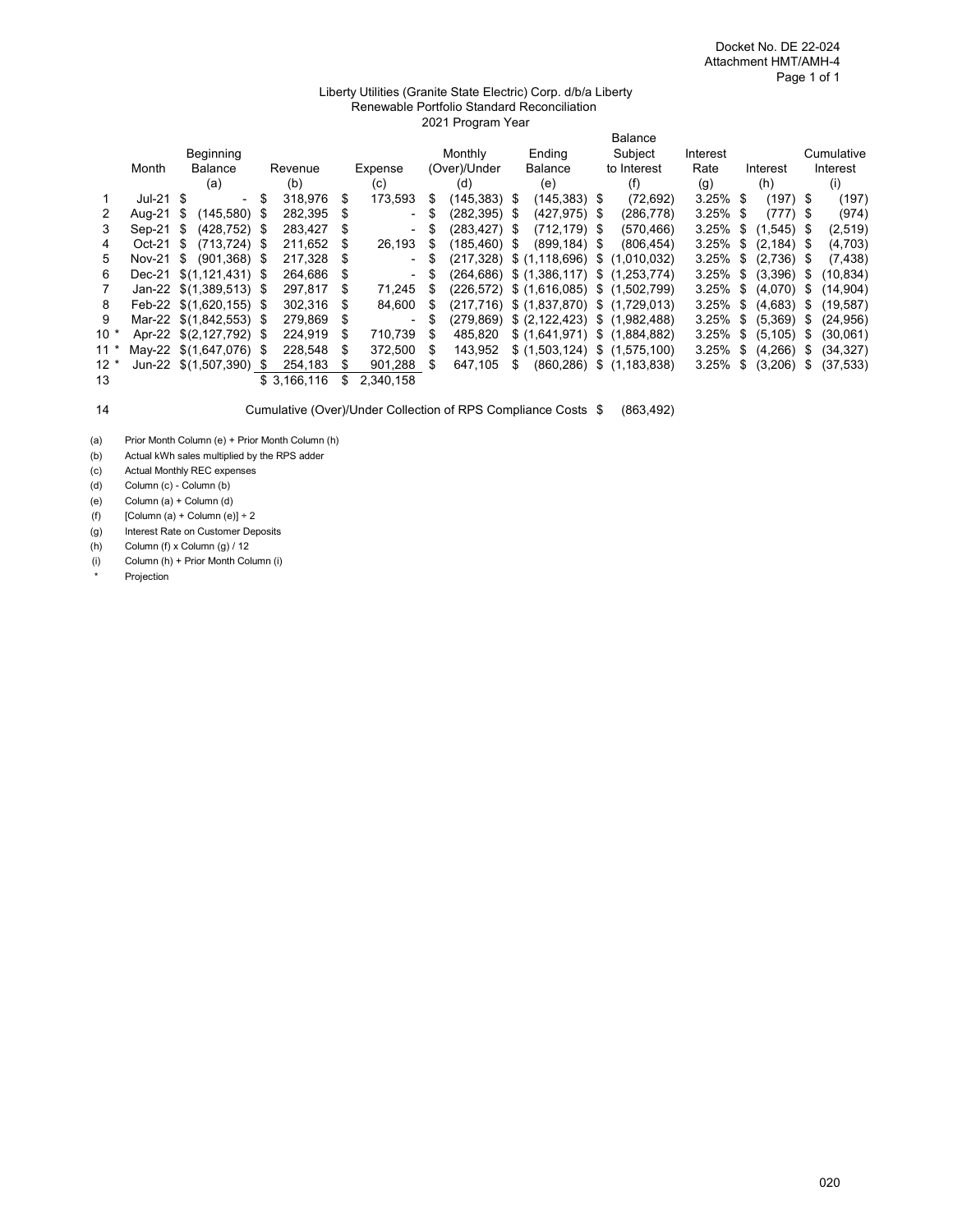| Liberty Utilities (Granite State Electric) Corp. d/b/a Liberty<br>Calculation of Energy Service Adjustment Factor<br>Effective August 1, 2022 | Docket No. DE 22-024<br>Attachment HMT/AMH-5<br>Page 1 of 2 |
|-----------------------------------------------------------------------------------------------------------------------------------------------|-------------------------------------------------------------|
| [1] Base Energy Service (Over)/Under Collection                                                                                               | \$<br>(1,285,492)                                           |
| [2] Energy Service Adjustment Factor (Over)/Under Collection                                                                                  | \$<br>1,799,414                                             |
| [3] RPS (Over)/Under Collection                                                                                                               | \$<br>(863, 492)                                            |
| [4] Total (Over)/Under Collection                                                                                                             | \$<br>(349, 570)                                            |
| [5] Estimated Energy Service kWh Deliveries                                                                                                   | 529,404,822                                                 |
| [6] Energy Service Adjustment Factor per kWh                                                                                                  | \$<br>(0.00066)                                             |

- [1] Schedule HMT/AMH-3, Page 1
- [2] Schedule HMT/AMH-5 Page 2
- [3] Schedule HMT/AMH-4
- [4] Sum of Lines 1 3
- [5] Per Company forecast August 2022 July 2023
- [6] Line  $(4) \div$  Line  $(5)$ , truncated after 5 decimal places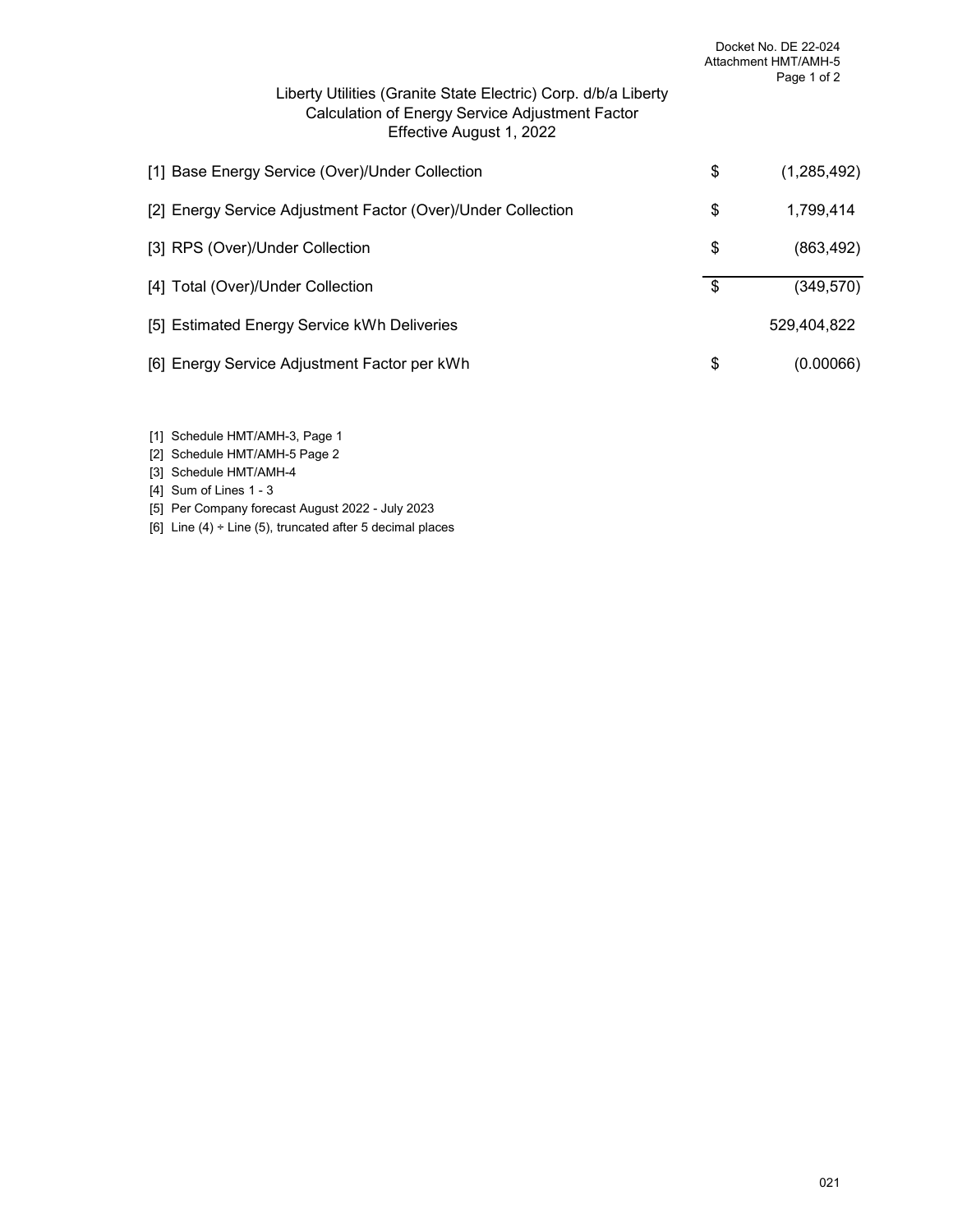### Liberty Utilities (Granite State Electric) Corp. d/b/a Liberty Reconciliation of Energy Service Adjustment Factor (Over)/Under Balance Incurred August 2021 - July 2022

|                |               |    |                |    | Energy     |    |                |                 |           |    |          |    |            |
|----------------|---------------|----|----------------|----|------------|----|----------------|-----------------|-----------|----|----------|----|------------|
|                |               |    | Beginning      |    | Service    |    | Ending         | <b>Balance</b>  | Effective |    |          |    |            |
|                |               |    | (Over)/Under   |    | Adjustment |    | (Over)/Under   | Subject         | Interest  |    |          |    | Cumulative |
|                | Month         |    | <b>Balance</b> |    | Revenue    |    | <b>Balance</b> | to Interest     | Rate      |    | Interest |    | Interest   |
|                |               |    | (a)            |    | (b)        |    | (c)            | (d)             | (e)       |    | (f)      |    | (g)        |
| 1              | Aug-21        | S  | 2,399,569      | \$ | 60,277     | S  | 2,339,292      | \$<br>2,369,430 | 3.25%     | \$ | 6,417    | S  | 6,417      |
| 2              | Sep-21        | \$ | 2,345,709      | \$ | 60,498     | S  | 2,285,211      | \$<br>2,315,460 | 3.25%     | S  | 6,271    | S  | 12,688     |
| 3              | $Oct-21$      | \$ | 2,291,482      | \$ | 45,177     | \$ | 2,246,305      | \$<br>2,268,894 | 3.25%     | \$ | 6,145    | S  | 18,833     |
| 4              | <b>Nov-21</b> | \$ | 2,252,450      | \$ | 46,389     | \$ | 2,206,061      | \$<br>2,229,256 | 3.25%     | \$ | 6,038    | S  | 24,871     |
| 5              | Dec-21        | \$ | 2,212,099      | \$ | 56,497     | \$ | 2,155,602      | \$<br>2,183,850 | 3.25%     | \$ | 5,915    | S  | 30,785     |
| 6              | Jan-22        | \$ | 2,161,516      | S  | 63,569     | S  | 2,097,947      | \$<br>2,129,732 | 3.25%     | S  | 5,768    | S  | 36,553     |
| $\overline{7}$ | Feb-22        | \$ | 2,103,715      | S  | 64,529     | S  | 2,039,186      | \$<br>2,071,450 | 3.25%     | \$ | 5,610    | S  | 42,164     |
| 8              | Mar-22 \$     |    | 2.044.796      | \$ | 59,738     | \$ | 1,985,058      | \$<br>2,014,927 | 3.25%     | \$ | 5,457    | S  | 47,621     |
| 9              | Apr-22        | \$ | 1,990,515      | \$ | 48,009     | S  | 1,942,506      | \$<br>1,966,510 | 3.25%     | \$ | 5,326    | S  | 52,947     |
| $10*$          | $May-22$      | S  | 1,947,832      | \$ | 48,784     | S  | 1,899,048      | \$<br>1,923,440 | 3.25%     | S  | 5,209    | \$ | 58,156     |
| $11 *$         | <b>Jun-22</b> | \$ | 1,904,258      | S  | 54,256     | \$ | 1,850,002      | \$<br>1,877,130 | 3.25%     | S  | 5,084    | S  | 63,240     |
| $12 *$         | <b>Jul-22</b> | \$ | 1,855,086      | \$ | 61,752     | \$ | 1,793,334      | \$<br>1,824,210 | 4.00%     | \$ | 6,081    | \$ | 69,320     |
| 13             |               |    |                | \$ | 669,475    |    |                |                 |           |    |          |    |            |

#### 14 Total (Over)/Under Collection: \$ 1,799,414

(a) Prior month Column (c) + Prior month Column (f)

(b) Actual kWh sales multiplied by the approved Energy Service Adjustment Factor

(c) Column (a) - Column (b)

(d)  $[Column (a) + Column (c)] \div 2$ 

(e) Interest rate on Customer Deposits

(f) Column (d) x Column (e) / 12

(g) Column (f) + Prior Month Column (g)

Projection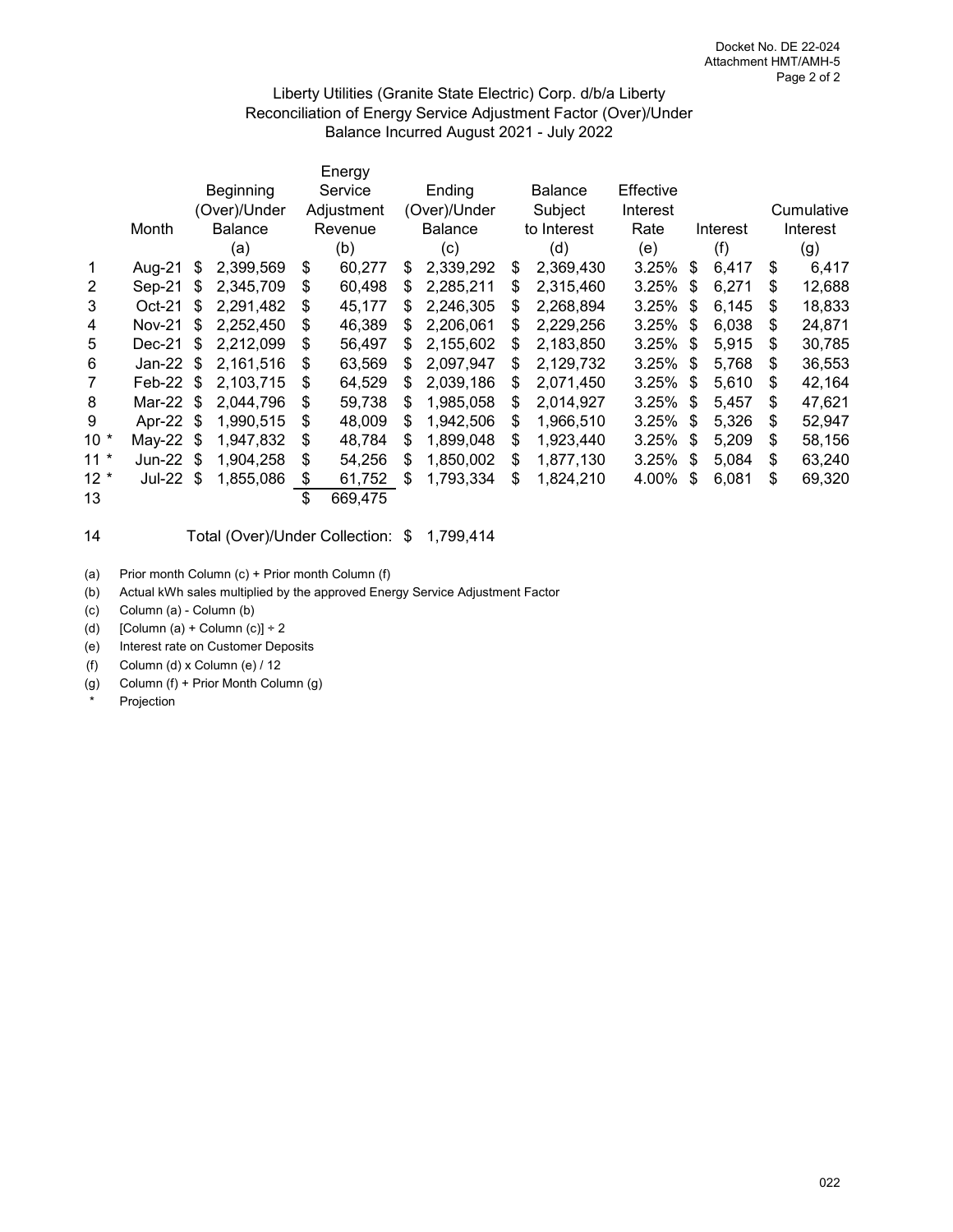### Effective August 1, 2022 Liberty Utilities (Granite State Electric) Corp. d/b/a Liberty Energy Service Cost Reclassification Adjustment Factor (ESCRAF)

|                                                    | Total            |   | Residential and<br>Small C&I |      | Medium and<br>Large C&I |
|----------------------------------------------------|------------------|---|------------------------------|------|-------------------------|
| 1 Total Forecast of 2022 Costs                     | \$<br>393,628 \$ |   | 227,356                      | - \$ | 166,272                 |
| 2 Overcollection Related to ESCRAF                 | \$<br>146,145 \$ |   | 84,412 \$                    |      | 61,733                  |
| 3 Net Estimated Commodity Related Costs            | \$<br>539,773 \$ |   | 311,768 \$                   |      | 228,005                 |
| 4 Estimated Forecast Energy Service kWh Deliveries | 529,404,822      |   | 453.404.566                  |      | 76,000,256              |
| 5 2022 ESCRAF per kWh                              | \$<br>0.00101    | S | 0.00068                      | S    | 0.00300                 |

(1) Forecast of costs using previous period; Schedule HMT/AMH-6, Page 3, Line 4

(2) Schedule HMT/AMH-6, Page 2

(3) Line (1) + Line (2)

(4) Per Company forecast

(5) Line  $(3)$  ÷ Line  $(4)$ , truncated after 5 decimal places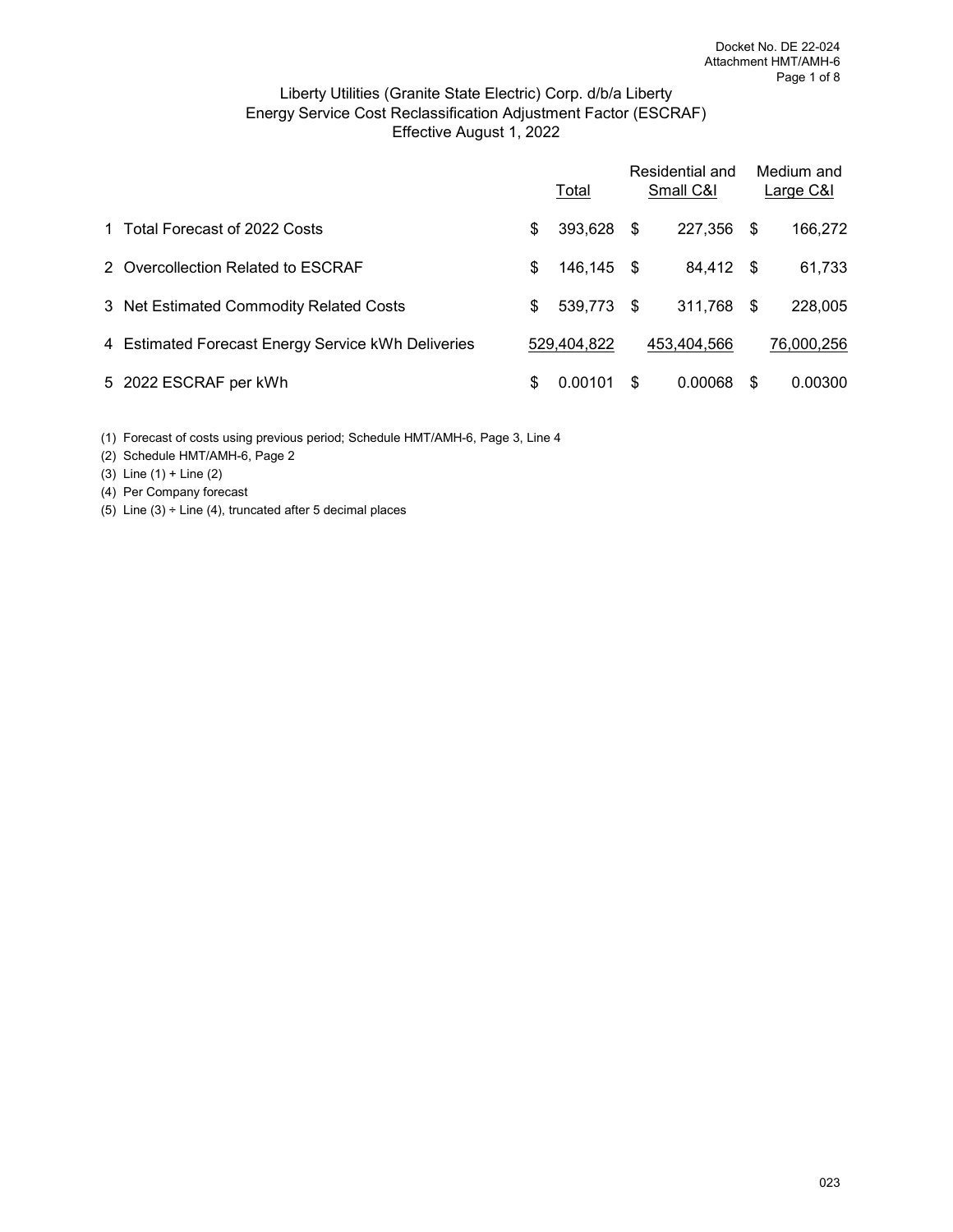#### Liberty Utilities (Granite State Electric) Corp. d/b/a Liberty Energy Service Cost Reclassification Adjustment Factor (ESCRAF) Reconciliation August 2021 - July 2022

|        |            |      |                |    |                |      |         |    |              |    |                 |    | <b>Balance</b> |          |    |          |    |            |
|--------|------------|------|----------------|----|----------------|------|---------|----|--------------|----|-----------------|----|----------------|----------|----|----------|----|------------|
|        |            |      | Beginning      |    |                |      |         |    | Monthly      |    | Ending          |    | Subject        | Interest |    |          |    | Cumulative |
|        | Month      |      | <b>Balance</b> |    | Revenue        |      | Expense |    | (Over)/Under |    | <b>Balance</b>  |    | to Interest    | Rate     |    | Interest |    | Interest   |
|        |            |      | (a)            |    | (b)            |      | (c)     |    | (d)          |    | (e)             |    | (f)            | (g)      |    | (h)      |    | (i)        |
|        | Aug-21 \$  |      | (470,621)      | S  | (25,708) \$    |      | 20,101  | \$ | 45,809       | S. | $(424, 812)$ \$ |    | (447, 716)     | 3.25%    | S  | (1,213)  | \$ | (1,213)    |
| 2      | Sep-21     | - \$ | (426.024)      | S  | (26,039) \$    |      | 17.719  | S  | 43,758       | S  | (382.266) \$    |    | (404, 145)     | 3.25%    | \$ | (1,095)  | S  | (2,307)    |
| 3      | $Oct-21$   | - \$ | (383.361)      | \$ | $(19.689)$ \$  |      | 17,363  | S  | 37,052       | S  | (346.309) \$    |    | (364,835)      | 3.25%    | S  | (988)    | S  | (3,295)    |
| 4      | Nov-21 \$  |      | (347.297)      | \$ | $(20.050)$ \$  |      | 22.137  | S  | 42.187       | \$ | (305.110) \$    |    | (326,203)      | 3.25%    |    | (883)    | \$ | (4, 179)   |
| 5      | Dec-21 \$  |      | (305.994)      | \$ | $(24,052)$ \$  |      | 34,492  | S  | 58.544       | \$ | $(247.449)$ \$  |    | (276, 722)     | 3.25%    | \$ | (749)    | \$ | (4,928)    |
| 6      | Jan-22 $$$ |      | (248,199)      | \$ | $(26, 757)$ \$ |      | 35,316  | S  | 62,073       | S  | (186,126) \$    |    | (217, 162)     | 3.25%    | S  | (588)    | \$ | (5,516)    |
|        | Feb-22 $$$ |      | (186.714)      | S  | $(27, 400)$ \$ |      | 42,951  | S  | 70,351       | S  | (116,364) \$    |    | (151,539)      | 3.25%    | \$ | (410)    | S  | (5,927)    |
| 8      | Mar-22 \$  |      | (116.774)      | \$ | $(25.495)$ \$  |      | 29.049  | S  | 54.544       | \$ | $(62, 230)$ \$  |    | (89, 502)      | 3.25%    | \$ | (242)    | \$ | (6, 169)   |
| 9      | Apr-22 \$  |      | (62, 473)      | \$ | $(20, 704)$ \$ |      | 29.049  | \$ | 49,753       | \$ | (12,719) \$     |    | (37,596)       | 3.25%    | \$ | (102)    | \$ | (6,271)    |
| $10 *$ | May-22 $$$ |      | (12,821)       | \$ | $(21, 315)$ \$ |      | 29,049  | \$ | 50,364       | \$ | 37.543          | \$ | 12.361         | 3.25%    | \$ | 33       | \$ | (6, 237)   |
| $11 *$ | Jun-22 $$$ |      | 37.576         | S. | (23, 448)      | - \$ | 29.049  | S  | 52,497       | S  | 90.073          | -S | 63,824         | 3.25%    | \$ | 173      | S  | (6,065)    |
| $12 *$ | Jul-22 $$$ |      | 90.246         | S  | (26, 457)      | S    | 29.049  | \$ | 55,506       | \$ | 145,752         | \$ | 117,999        | 4.00%    | \$ | 393      | \$ | (5,671)    |
| 13     |            |      |                |    | \$ (287, 113)  | \$   | 335.324 |    |              |    |                 |    |                |          |    |          |    |            |

14 Cumulative (Over)/Under Collection of Energy Service Cost Reclassification Adjustment Provision: \$ 146,145

(a1) Estimated July 2021 ending balance in DE 21-087 line 12 column (e)<br>(a2 - a12) Prior Month Column (e) + Prior Month Column (h)

Prior Month Column (e) + Prior Month Column (h)

(b) Actual kWh sales multiplied by approved ESCRAF<br>(c) HMT/AMH-6 Page 4 Column (d)

HMT/AMH-6 Page 4 Column (d)

(d) Column (c) - Column (b)

(e) Column (a) + Column (d)

(f)  $[Column (a) + Column (e)] \div 2$ 

(g) Interest Rate on Customer Deposits

(h) Column (f) x Column (g) / 12

(i) Column (h) + Prior Month Column (i)

Projection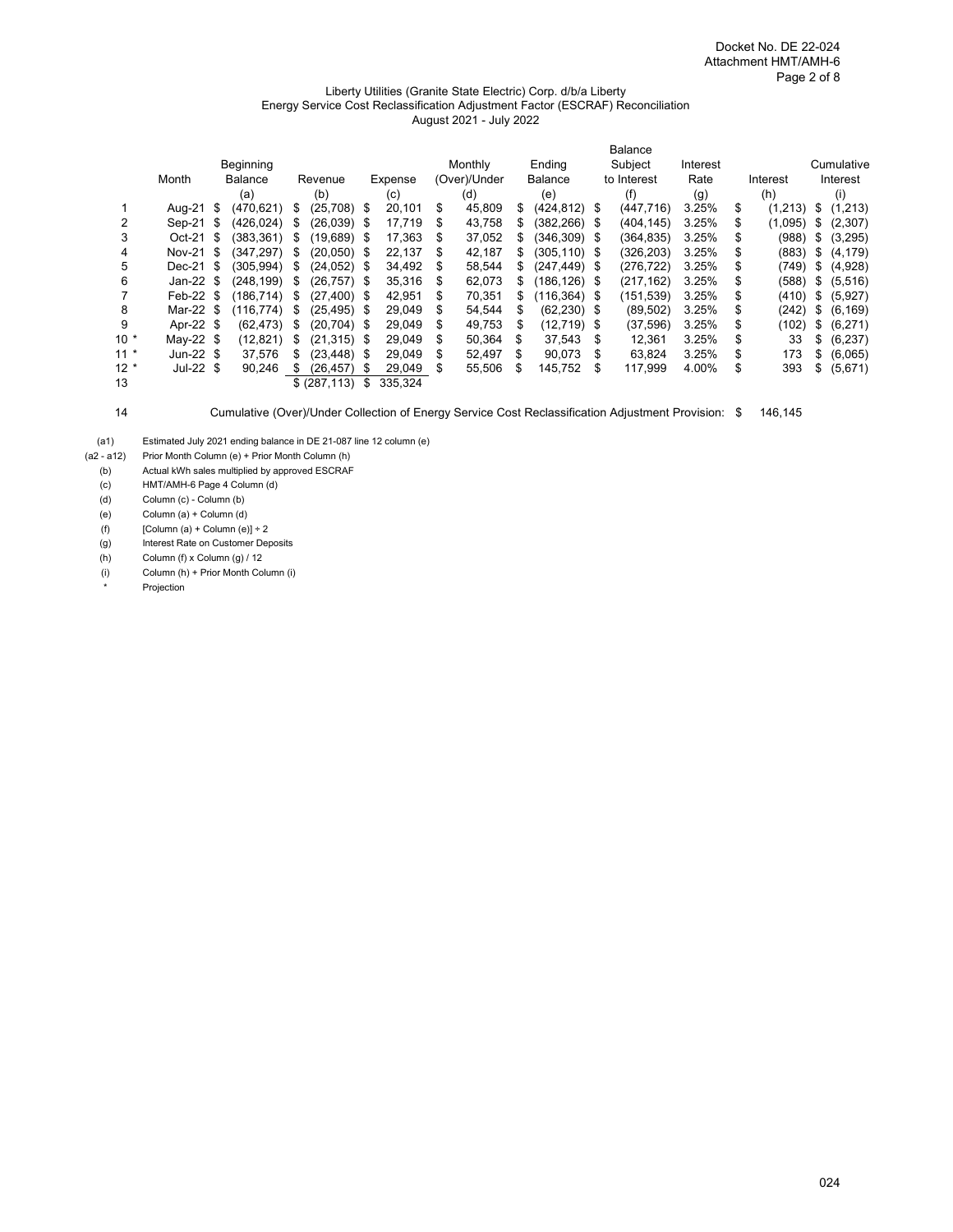# Liberty Utilities (Granite State Electric) Corp. d/b/a Liberty Energy Service Cost Reclassification Adjustment Factor (ESCRAF) Expense Summary August 2021 - July 2022

|                                                                           | Total     | Residential and<br>Small C&I | Medium and<br>Large C&I |
|---------------------------------------------------------------------------|-----------|------------------------------|-------------------------|
| <b>Wholesale Costs:</b><br>1 Procurement and Ongoing Administration Costs | \$32,151  | \$16,076                     | \$16,076                |
| <b>Direct Retail:</b><br>2 Bad Debt Expense                               | \$175,325 | \$102,476                    | \$72,849                |
| <b>Cash Working Capital:</b><br>3 Working Capital Impact                  | \$186,151 | \$108,804                    | \$77,347                |
| 4 Total Estimated Commodity Related Costs                                 | \$393,627 | \$227,356                    | \$166,272               |

(1) Schedule HMT/AMH-6 Page 4 Column (a), allocated evenly

(2) Bad debt calculation August 2021 - July 2022. Allocated to customer group based on method agreed to in the settlement in Docket DE 05-126.

(3) Schedule HMT/AMH-6 Page 4 Column (c), allocated to customer group based on DR 95-169 allocation.

(4) Line (1) + Line (2) + Line (3)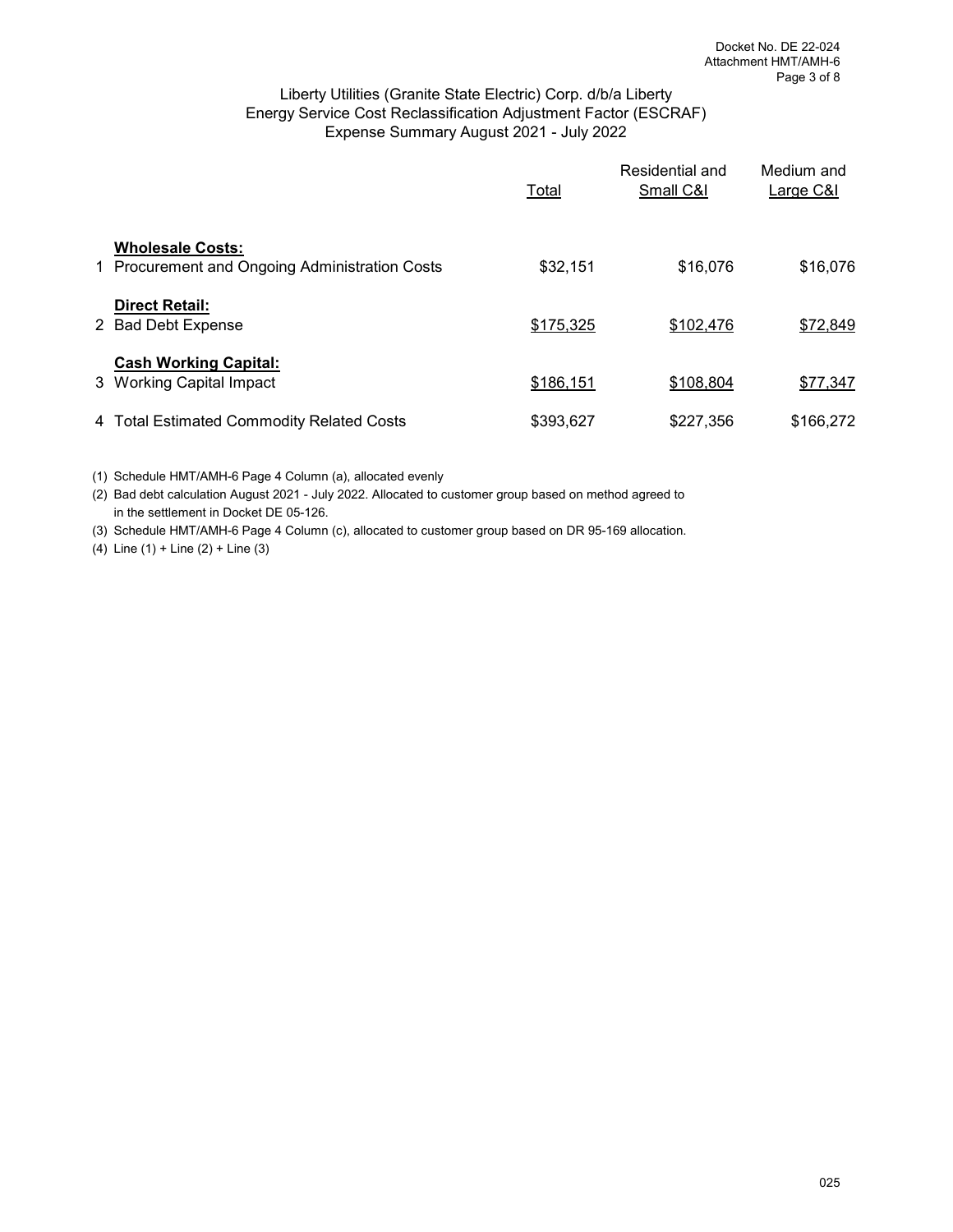# Liberty Utilities (Granite State Electric) Corp. d/b/a Liberty Energy Service Cost Reclassification Adjustment Factor Expenses August 2021 - July 2022

|               | Payroll            |                 |              |           |
|---------------|--------------------|-----------------|--------------|-----------|
|               | and                |                 | Cash Working |           |
|               | <b>Other Admin</b> | <b>Bad Debt</b> | Capital      | Total     |
|               | Expenses           | Expense         | Expense      | Expense   |
|               | (a)                | (b)             | (c)          | (d)       |
| Aug-21        | \$557              | \$8,890         | \$10,654     | \$20,101  |
| Sep-21        | \$0                | \$7,065         | \$10,654     | \$17,719  |
| $Oct-21$      | \$0                | \$6,709         | \$10,654     | \$17,363  |
| Nov-21        | \$1,949            | \$9,534         | \$10,654     | \$22,137  |
| Dec-21        | \$9,501            | \$14,337        | \$10,654     | \$34,492  |
| Jan-22        | \$4,385            | \$20,277        | \$10,654     | \$35,316  |
| Feb-22        | \$4,629            | \$27,668        | \$10,654     | \$42,951  |
| Mar-22        | \$2,226            | \$16,169        | \$10,654     | \$29,049  |
| Apr-22        | \$2,226            | \$16,169        | \$10,654     | \$29,049  |
| $May-22$      | \$2,226            | \$16,169        | \$10,654     | \$29,049  |
| Jun-22        | \$2,226            | \$16,169        | \$10,654     | \$29,049  |
| <b>Jul-22</b> | \$2,226            | \$16,169        | \$10,654     | \$29,049  |
|               | \$32,151           | \$175,325       | \$127,848    | \$335,324 |
|               |                    |                 |              |           |

(a) per general ledger

(b) per general ledger

(c) per general ledger

(d) Column (a) + Column (b) + Column (c)

\* Projection based on previous period's coats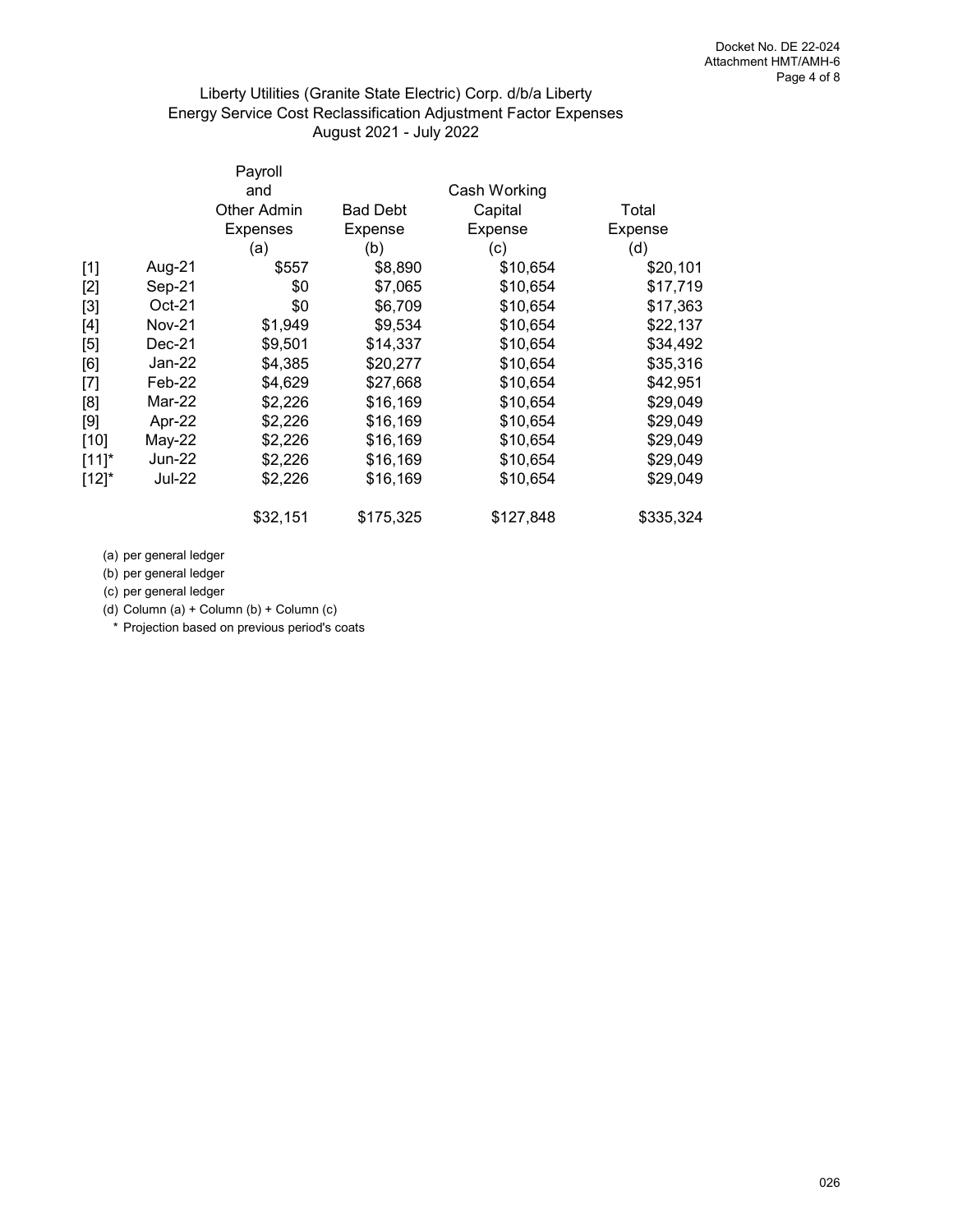# Liberty Utilities (Granite State Electric) Corp. d/b/a Liberty Energy Service Cost Reclassification Adjustment Factor Expenses Working Capital Summary

|                                                    | Days of<br>Cost<br>(a) | Annual<br>Percent<br>(b) | Customer<br>Payment<br>Lag%<br>(c) | CWC %<br>(d) | Expense<br>(e)       | Working<br>Capital<br>Requirement<br>(f) |
|----------------------------------------------------|------------------------|--------------------------|------------------------------------|--------------|----------------------|------------------------------------------|
| [1] 2021 Purchase Power Costs                      | (35.993)               | -9.86%                   | 20.74%                             |              | 10.88% \$30,376,373  | \$<br>3,304,949                          |
| [2] Renewable Portfolio Standard (227.446) -62.31% |                        |                          | 20.74%                             |              | -41.57% \$ 3,166,116 | \$(1,316,155)                            |
| [3] Working Capital Requirement                    |                        |                          |                                    |              |                      | \$<br>1,988,795                          |
| [4] Capital Structure Post-tax                     |                        |                          |                                    |              |                      | 7.60%                                    |
| [5] Working Capital Impact                         |                        |                          |                                    |              |                      | \$<br>151,148                            |
| [6] Capital Structure Pre-tax                      |                        |                          |                                    |              |                      | 9.36%                                    |
| [7] Working Capital Impact                         |                        |                          |                                    |              |                      | \$<br>186,151                            |

#### Columns: Lines:

- $[1]$ (a) Schedule HMT/AMH-6 Page 6 [3] Line 1(f) + Line 2(f)
	-
	- (c) Schedule AMH/DBS-6 Page 8  $[5]$  Line (3) x Line (4)
	-
- (e) Schedule AMH/DBS-6 Page 6  $[7]$  Line (3) x Line (6)
- [2](a) Schedule AMH/DBS-6 Page 7

(b) Column (a) ÷ 365

- (c) Schedule HMT/AMH-6 Page 8
- (d) Column (b) + Column (c)
- (e) Schedule HMT/AMH-6 Page 7
- (f) Column (d) x Column (e)

- 
- (b) Column (a) ÷ 365 [4] Settlement Agreement Docket No. DE 19-064
	-
- (d) Column (b) + Column (c) **[6] Settlement Agreement Docket No. DE 19-064** 
	-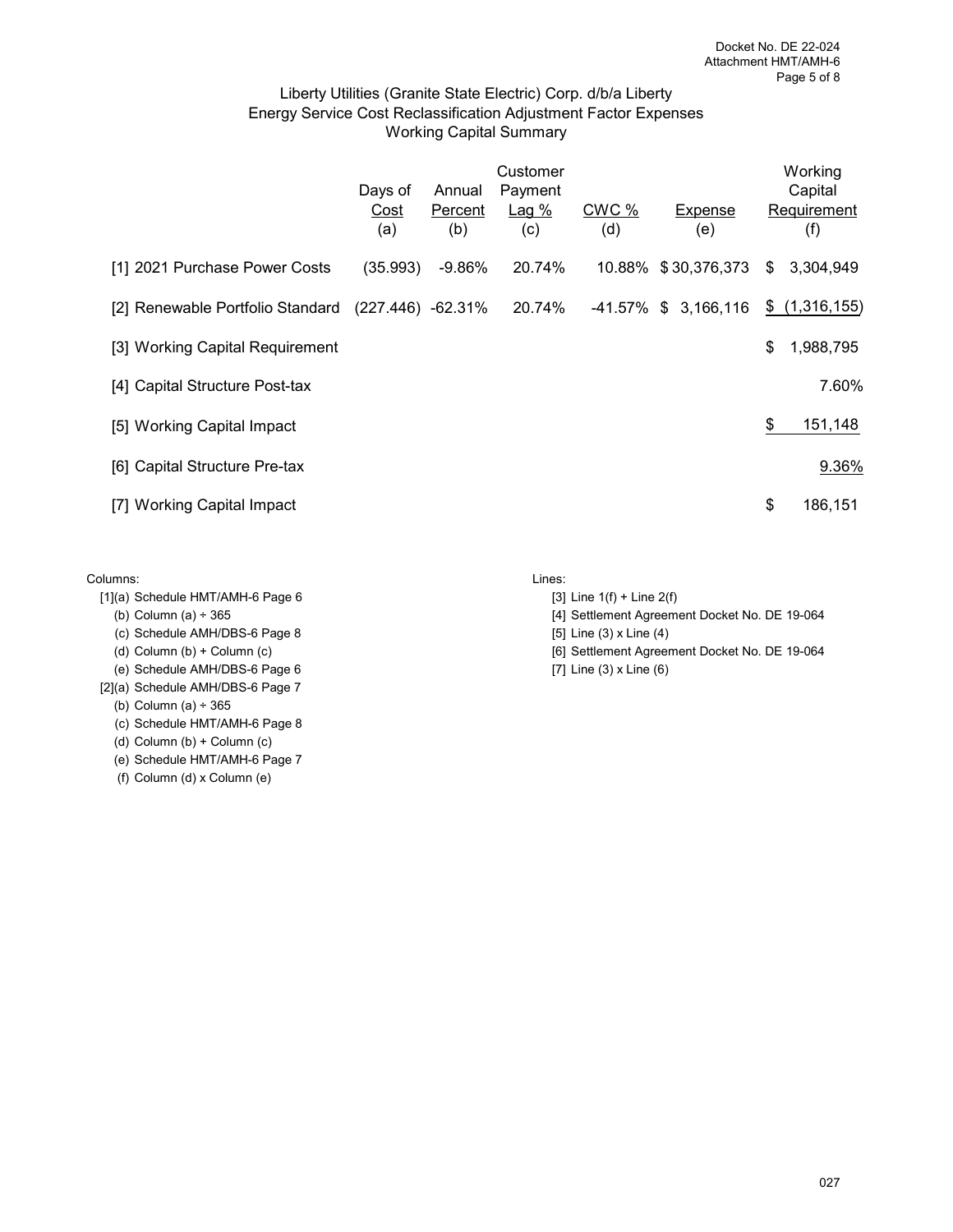#### Liberty Utilities (Granite State Electric) Corp. d/b/a Liberty Energy Service Cost Reclassification Adjustment Factor Expenses

Docket No. DE 22-024 Attachment HMT/AMH-6 Page 6 of 8

|                               |                                                                    |          |                              | Mid-Point              |                       |                                  |                         |          |                |                |
|-------------------------------|--------------------------------------------------------------------|----------|------------------------------|------------------------|-----------------------|----------------------------------|-------------------------|----------|----------------|----------------|
| Invoice                       |                                                                    |          | Invoice                      | Service                |                       |                                  | Payment                 | Elapsed  | % of           | Weighted       |
| <b>Month</b>                  | <b>Expense Description</b>                                         |          | Amount                       | Period                 | Invoice Date          | Due Date                         | Date                    | Days     | Total          | Days           |
| (a)                           | (b)                                                                |          | (c)                          | (d)                    | (e)                   | (f)                              | (g)                     | (h)      | (i)            | (i)            |
|                               |                                                                    |          |                              | 1/16/2021              | 2/10/2021             | 2/22/2021                        | 2/22/2021               | 37       | 3.39%          | 1.25           |
| January 2021<br>January 2021  | Current Charge for January 2021<br>Current Charge for January 2021 | \$<br>\$ | 1,028,814.01<br>2.510.755.46 | 1/16/2021              | 2/10/2021             | 2/22/2021                        | 2/22/2021               | 37       | 8.27%          | 3.06           |
| January 2021                  | Supplier Reallocation for September 2020                           | \$       | (103, 147.68)                | 1/16/2021              | 2/10/2021             | 2/22/2021                        | 2/22/2021               | 37       | $-0.34%$       | (0.13)         |
| January 2021                  | Supplier Reallocation for September 2020                           | \$       | (7,824.70)                   | 1/16/2021              | 2/10/2021             | 2/22/2021                        | 2/25/2021               | 40       | $-0.03%$       | (0.01)         |
| January 2021                  | <b>Broker Charge</b>                                               | \$       | 345.55                       | 1/16/2021              | 2/1/2021              | 2/28/2021                        | 2/25/2021               | 40       | 0.00%          | 0.00           |
| February 2021                 | Current Charge for February 2021                                   | \$       | 622,946.19                   | 2/14/2021              | 3/10/2021             | 3/22/2021                        | 3/22/2021               | 36       | 2.05%          | 0.74           |
| February 2021                 | Current Charge for February 2021                                   | \$       | 2,389,230.87                 | 2/14/2021              | 3/10/2021             | 3/20/2021                        | 3/22/2021               | 36       | 7.87%          | 2.83           |
| February 2021                 | Supplier Reallocation for October 2020                             | \$       | (1,318.45)                   | 2/14/2021              | 3/10/2021             | 3/20/2021                        | 3/22/2021               | 36       | 0.00%          | (0.00)         |
| February 2021                 | Supplier Reallocation for October 2020                             | \$       | (15, 777.49)                 | 2/14/2021              | 3/10/2021             | 3/20/2021                        | 3/30/2021               | 44       | $-0.05%$       | (0.02)         |
| February 2021                 | <b>Broker Charge</b>                                               | \$       | 345.55                       | 2/14/2021              | 3/1/2021              | 3/31/2021                        | 3/24/2021               | 38       | 0.00%          | 0.00           |
| March 2021                    | Current Charge for March 2021                                      | \$       | 558,139.84                   | 3/16/2021              | 4/9/2021              | 4/20/2021                        | 4/20/2021               | 35       | 1.84%          | 0.64           |
| March 2021                    | Current Charge for March 2021                                      | \$       | 1,972,937.45                 | 3/16/2021              | 4/10/2021             | 4/20/2021                        | 4/20/2021               | 35       | 6.49%          | 2.27           |
| March 2021                    | Supplier Reallocation for November 2020                            | \$       | 76,392.15                    | 3/16/2021              | 4/10/2021             | 4/20/2021                        | 4/20/2021               | 35       | 0.25%          | 0.09           |
| March 2021                    | Supplier Reallocation for November 2020                            | \$       | 729.61                       | 3/16/2021              | 4/10/2021             | 4/20/2021                        | 4/20/2021               | 35       | 0.00%          | 0.00           |
| March 2021                    | <b>Broker Charge</b>                                               | \$       | 345.55                       | 3/16/2021              | 4/1/2021              | 4/30/2021                        | 4/23/2021               | 38       | 0.00%          | 0.00           |
| April 2021                    | Current Charge for April 2021                                      | \$       | 463,054.59                   | 4/15/2021              | 5/10/2021             | 5/20/2021                        | 5/20/2021               | 35       | 1.52%          | 0.53           |
| April 2021                    | Current Charge for April 2021                                      | \$       | 1,491,855.09                 | 4/15/2021              | 5/10/2021             | 5/20/2021                        | 5/20/2021               | 35       | 4.91%          | 1.72           |
| April 2021                    | Supplier Reallocation for December 2020                            | \$       | 82,930.86                    | 4/15/2021              | 5/10/2021             | 5/20/2021                        | 5/20/2021               | 35       | 0.27%          | 0.10           |
| April 2021                    | Supplier Reallocation for December 2020                            | \$       | (10, 737.14)                 | 4/15/2021              | 5/10/2021             | 5/20/2021                        | 6/1/2021                | 47       | $-0.04%$       | (0.02)         |
| April 2021                    | <b>Broker Charge</b>                                               | \$       | 345.55                       | 4/15/2021              | 5/1/2021              | 5/31/2021                        | 5/25/2021               | 40       | 0.00%          | 0.00           |
| May 2021                      | Current Charge for May 2021                                        | \$       | 440,857.62                   | 5/16/2021              | 6/10/2021             | 6/21/2021                        | 6/21/2021               | 36       | 1.45%          | 0.52           |
| May 2021                      | Current Charge for May 2021                                        | \$       | 1,437,726.13                 | 5/16/2021              | 6/10/2021             | 6/21/2021                        | 6/21/2021               | 36       | 4.73%          | 1.70           |
| May 2021                      | Supplier Reallocation for January 2021                             | \$       | 514,805.94                   | 5/16/2021              | 6/10/2021             | 6/21/2021                        | 6/21/2021               | 36       | 1.69%          | 0.61           |
| May 2021                      | Supplier Reallocation for January 2021                             | \$       | (248, 520.53)                | 5/16/2021              | 6/10/2021             | 6/21/2021                        | 6/30/2021               | 45       | $-0.82%$       | (0.37)         |
| May 2021                      | <b>Broker Charge</b>                                               | \$       | 345.55                       | 5/16/2021              | 6/1/2021              | 6/30/2021                        | 6/25/2021               | 40       | 0.00%          | 0.00           |
| June 2021                     | Current Charge for June 2021                                       | \$       | 467,086.76                   | 6/15/2021              | 7/9/2021              | 7/20/2021                        | 7/20/2021               | 35       | 1.54%          | 0.54           |
| June 2021                     | Current Charge for June 2021                                       | \$       | 1,646,402.83                 | 6/15/2021              | 7/9/2021              | 7/20/2021                        | 7/20/2021               | 35       | 5.42%          | 1.90           |
| June 2021                     | Supplier Reallocation for February 2021                            | \$       | 44,068.63                    | 6/15/2021              | 7/9/2021              | 7/20/2021                        | 7/20/2021               | 35       | 0.15%          | 0.05           |
| June 2021                     | Supplier Reallocation for February 2021                            | \$       | (173.97)                     | 6/15/2021              | 7/9/2021              | 7/20/2021                        | 7/26/2021               | 41       | $0.00\%$       | (0.00)         |
| <b>June 2021</b>              | <b>Broker Charge</b>                                               | \$       | 345.55                       | 6/15/2021              | 7/1/2021              | 7/31/2021                        | 7/23/2021               | 38       | 0.00%          | 0.00           |
| <b>July 2021</b>              | Current Charge for July 2021                                       | \$       | 494,156.20                   | 7/16/2021              | 8/10/2021             | 8/20/2021                        | 8/20/2021               | 35       | 1.63%          | 0.57           |
| <b>July 2021</b>              | Current Charge for July 2021                                       | \$       | 1,756,475.95                 | 7/16/2021              | 8/10/2021             | 8/20/2021                        | 8/20/2021               | 35       | 5.78%          | 2.02           |
| <b>July 2021</b>              | Supplier Reallocation for March 2021                               | \$       | (50, 281.80)                 | 7/16/2021              | 8/10/2021             | 8/20/2021                        | 8/20/2021               | 35       | $-0.17%$       | (0.06)         |
| <b>July 2021</b>              | Supplier Reallocation for March 2021                               | \$       | 1,424.50                     | 7/16/2021              | 8/10/2021             | 8/20/2021                        | 8/20/2021               | 35       | 0.00%          | 0.00           |
| July 2021                     | <b>Broker Charge</b>                                               | \$       | 345.55                       | 7/16/2021              | 8/1/2021              | 8/31/2021                        | 8/25/2021               | 40       | 0.00%          | 0.00           |
| August 2021                   | Supplier Reallocation for April 2021                               | \$       | (47, 174.34)                 | 8/16/2021              | 9/9/2021              | 9/20/2021                        | 9/20/2021               | 35       | -0.16%         | (0.05)         |
| August 2021                   | Current Charge for August 2021                                     | \$       | 573,594.90                   | 8/16/2021              | 9/14/2021             | 9/20/2021                        | 9/17/2021               | 32       | 1.89%          | 0.60           |
| August 2021                   | Current Charge for August 2021                                     | \$       | 2,118,315.95                 | 8/16/2021              | 9/16/2021             | 9/24/2021                        | 9/24/2021               | 39       | 6.97%          | 2.72           |
| August 2021                   | Supplier Reallocation for April 2021                               | \$<br>\$ | (17, 207.97)                 | 8/16/2021              | 9/20/2021             |                                  | 9/30/2021 10/20/2021    | 65<br>42 | $-0.06%$       | (0.04)         |
| August 2021<br>September 2021 | <b>Broker Charge</b><br>Supplier Reallocation for May 2021         | \$       | 345.55<br>(1,351.31)         | 8/16/2021<br>9/15/2021 | 9/1/2021<br>10/7/2021 | 9/30/2021<br>10/20/2021          | 9/27/2021<br>10/20/2021 | 35       | 0.00%<br>0.00% | 0.00<br>(0.00) |
| September 2021                | Supplier Reallocation for May 2021                                 | \$       | 2,013.56                     | 9/15/2021              |                       | 10/7/2021 10/20/2021 10/20/2021  |                         | 35       | 0.01%          | 0.00           |
| September 2021                | Current Charge for September 2021                                  | \$       | 1,511,109.83                 | 9/15/2021              |                       | 10/12/2021 10/20/2021 10/27/2021 |                         | 42       | 4.97%          | 2.09           |
| September 2021                | Current Charge for September 2021                                  | \$       | 492,869.90                   | 9/15/2021              |                       | 10/13/2021 10/20/2021 10/20/2021 |                         | 35       | 1.62%          | 0.57           |
| September 2021                | <b>Broker Charge</b>                                               | \$       | 345.55                       | 9/15/2021              |                       | 10/1/2021 10/31/2021 10/25/2021  |                         | 40       | 0.00%          | 0.00           |
| October 2021                  | Supplier Reallocation for June 2021                                | \$       | 69.899.76                    | 10/16/2021             |                       | 11/9/2021 11/22/2021 11/22/2021  |                         | 37       | 0.23%          | 0.09           |
| October 2021                  | Current Charge for October 2021                                    | \$       | 483,281.82                   | 10/16/2021             |                       | 11/10/2021 11/22/2021 11/22/2021 |                         | 37       | 1.59%          | 0.59           |
| October 2021                  | Current Charge for October 2021                                    | \$       | 1,369,173.10 10/16/2021      |                        |                       | 11/16/2021 11/22/2021 11/22/2021 |                         | 37       | 4.51%          | 1.67           |
| October 2021                  | Supplier Reallocation for June 2021                                | \$       |                              | 347.46 10/16/2021      |                       | 11/16/2021 11/26/2021 11/24/2021 |                         | 39       | 0.00%          | 0.00           |
| October 2021                  | <b>Broker Charge</b>                                               | \$       | 345.55                       | 10/16/2021             |                       | 11/1/2021 11/30/2021 11/24/2021  |                         | 39       | 0.00%          | 0.00           |
| November 2021                 | Supplier Reallocation for July 2021                                | \$       |                              | 15,392.26 11/15/2021   |                       | 12/7/2021 12/17/2021 12/20/2021  |                         | 35       | 0.05%          | 0.02           |
| November 2021                 | Current Charge for November 2021                                   | \$       | 563, 134. 25 11/15/2021      |                        |                       | 12/10/2021 12/22/2021 12/20/2021 |                         | 35       | 1.85%          | 0.65           |
| November 2021                 | Supplier Reallocation for July 2021                                | \$       |                              | (5,298.47) 11/15/2021  |                       | 12/10/2021 12/20/2021 12/20/2021 |                         | 35       | $-0.02%$       | (0.01)         |
| November 2021                 | Current Charge for November 2021                                   | \$       | 1,883,740.63 11/15/2021      |                        |                       | 12/14/2021 12/20/2021 12/20/2021 |                         | 35       | 6.20%          | 2.17           |
| November 2021                 | <b>Broker Charge</b>                                               | \$       |                              | 345.55 11/15/2021      |                       | 12/1/2021 12/31/2021 12/20/2021  |                         | 35       | 0.00%          | 0.00           |
| December 2021                 | Current Charge for December 2021                                   | \$       | 798,934.53 12/16/2021        |                        | 1/10/2022             | 1/20/2022                        | 1/20/2022               | 35       | 2.63%          | 0.92           |
| December 2021                 | Supplier Reallocation for August 2021                              | \$       |                              | 1,171.16 12/16/2021    | 1/12/2022             | 1/20/2022                        | 1/20/2022               | 35       | 0.00%          | 0.00           |
| December 2021                 | Current Charge for December 2021                                   | \$       | 2,965,889.77 12/16/2021      |                        | 1/7/2022              | 1/20/2022                        | 1/20/2022               | 35       | 9.76%          | 3.42           |
| December 2021                 | Supplier Reallocation for August 2021                              | \$       |                              | 31,381.15 12/16/2021   | 1/7/2022              | 1/20/2022                        | 1/20/2022               | 35       | 0.10%          | 0.04           |
| December 2021                 | <b>Broker Charge</b>                                               | \$       |                              | 345.55 12/16/2021      | 1/1/2022              | 1/31/2022                        | 1/13/2022               | 28       | $0.00\%$       | 0.00           |

# (a) Month in which obligation for payment occurred  $(5)$  Per agreements (b) Per invoices (g) Date paid

(b) Per invoices

(c) Per invoices (c) Per invoices (d) Mumber of days between Column (d) and Column (g) (d) Mumber of days between Column (d) and Column (g) (d) Mumber of days between Column (d) and Column (g) (d) Midpoint of applicable service period<br>(e) Per invoices

[1] Total \$ 30,376,373.46 Days 35.99

 $(i)$  Column  $(h)$  x Column  $(i)$ 

Columns: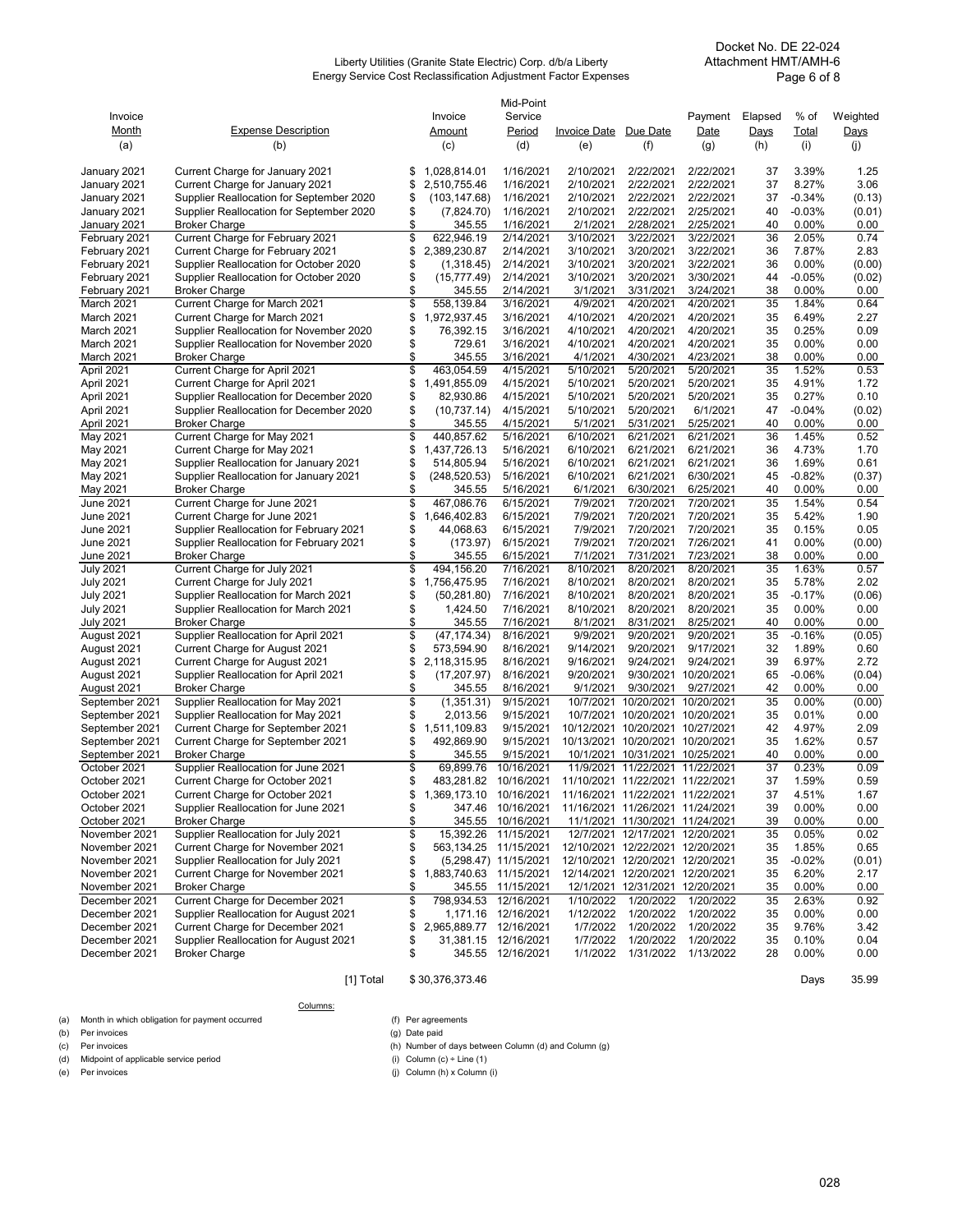#### Liberty Utilities (Granite State Electric) Corp. d/b/a Liberty RPS Obligation Program Year 2021

|               |                             |         | Mid-Point  |            |         |        |                  |
|---------------|-----------------------------|---------|------------|------------|---------|--------|------------------|
| Invoice       | Obligation<br>Amount<br>(b) |         | of Service |            | Elapsed | $%$ of | Weighted<br>Days |
| Month         |                             |         | Period     | Due Date   | (Days)  | Total  |                  |
| (a)           |                             |         | (c)        | (d)        | (e)     | (f)    | (g)              |
| <b>Jul-21</b> | \$                          | 318,976 | 7/16/2021  | 3/31/2022  | 258     | 10.07% | 25.99            |
| Aug-21        | \$                          | 282,395 | 8/16/2021  | 3/31/2022  | 227     | 8.92%  | 20.25            |
| Sep-21        | \$                          | 283,427 | 9/15/2021  | 3/31/2022  | 197     | 8.95%  | 17.64            |
| $Oct-21$      | \$                          | 211,652 | 10/16/2021 | 6/30/2022  | 257     | 6.68%  | 17.18            |
| <b>Nov-21</b> | \$                          | 217,328 | 11/15/2021 | 6/30/2022  | 227     | 6.86%  | 15.58            |
| $Dec-21$      | \$                          | 264,686 | 12/16/2021 | 6/30/2022  | 196     | 8.36%  | 16.39            |
| $Jan-22$      | \$                          | 297,817 | 1/16/2022  | 9/30/2022  | 257     | 9.41%  | 24.17            |
| $Feb-22$      | \$                          | 302,316 | 2/14/2022  | 9/30/2022  | 228     | 9.55%  | 21.77            |
| Mar-22        | \$                          | 279,869 | 3/16/2022  | 9/30/2022  | 198     | 8.84%  | 17.50            |
| Apr-22        | \$                          | 224,919 | 4/15/2022  | 12/31/2022 | 260     | 7.10%  | 18.47            |
| May-22        | \$                          | 228,548 | 5/16/2022  | 12/31/2022 | 229     | 7.22%  | 16.53            |
| <b>Jun-22</b> | \$                          | 254,183 | 6/15/2022  | 12/31/2022 | 199     | 8.03%  | 15.98            |
|               |                             |         |            |            |         |        |                  |

[1] Total \$ 3,166,116 [2] Days 227.45

Columns:

(a) Month in which obligation occurred (1) Sum of Column (b)

(b) Obligation based on kWh sales mulitplied by the approved RPS rates for period (2) Sum of Column (g)

(c) Midpoint of Service Period

- (d) Date of Obligation for Payment
- (e.) Number of days between Column (c) and Column (d)

(f) Column (b) / Line 1

(g) Column (c) multiplied by Column (e.)

Lines: